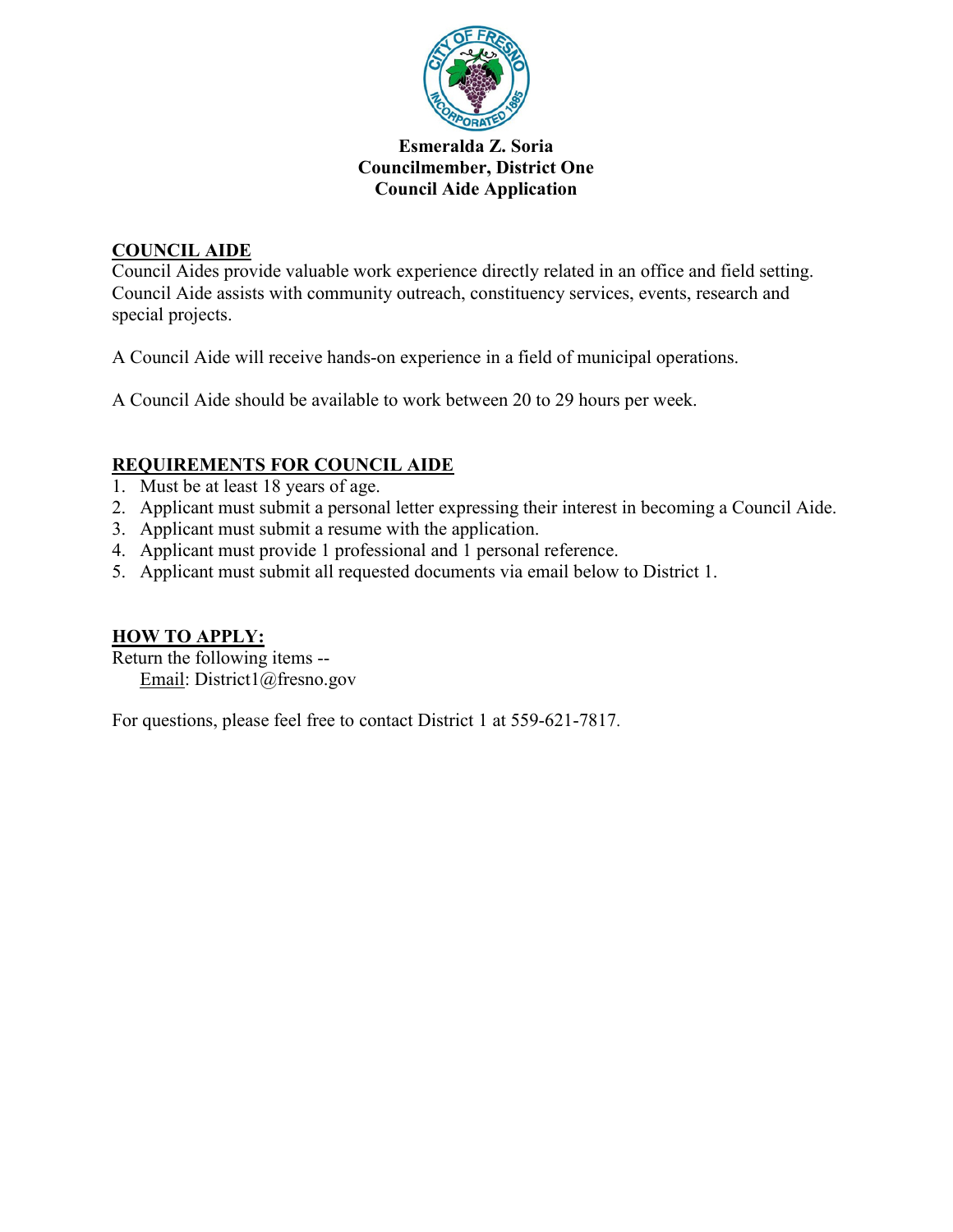

| <b>Applicant Information</b> |              |     |      |          |
|------------------------------|--------------|-----|------|----------|
| Last Name                    | First Name   |     | Date |          |
|                              |              |     |      |          |
| <b>Street Address</b>        |              |     |      | Apt/Unit |
|                              |              |     |      |          |
| City                         | <b>State</b> | Zip |      |          |
|                              |              |     |      |          |
| Phone                        | Cell Phone   |     |      |          |
|                              |              |     |      |          |
| Email address                |              |     |      |          |
|                              |              |     |      |          |

| <b>Availability</b>                          |        |        |         |           |          |        |          |
|----------------------------------------------|--------|--------|---------|-----------|----------|--------|----------|
| Please check<br>your general<br>availability | Sunday | Monday | Tuesday | Wednesday | Thursday | Friday | Saturday |
| Morning                                      |        |        |         |           |          |        |          |
| Afternoon                                    |        |        |         |           |          |        |          |
| Evening                                      |        |        |         |           |          |        |          |

| <b>Experience/Education and Skills</b>                                                            |                                                                        |
|---------------------------------------------------------------------------------------------------|------------------------------------------------------------------------|
| Current employment status:<br>Full-time                                                           | Part-time<br>Not Employed                                              |
| Current or most recent paid position held:                                                        |                                                                        |
| Are you currently a full-time or part-time student?<br>Full-time student <b>Part-time student</b> | Please indicate school:                                                |
| Level<br>Freshmen<br>Sophomore<br>Junior<br>Graduate student<br>Senior                            | Areas of study (major):                                                |
| Do you speak any other languages?<br>Yes<br>No                                                    | If yes, please list language:<br>$\Box$ Semi-Fluent<br>Fluent<br>Basic |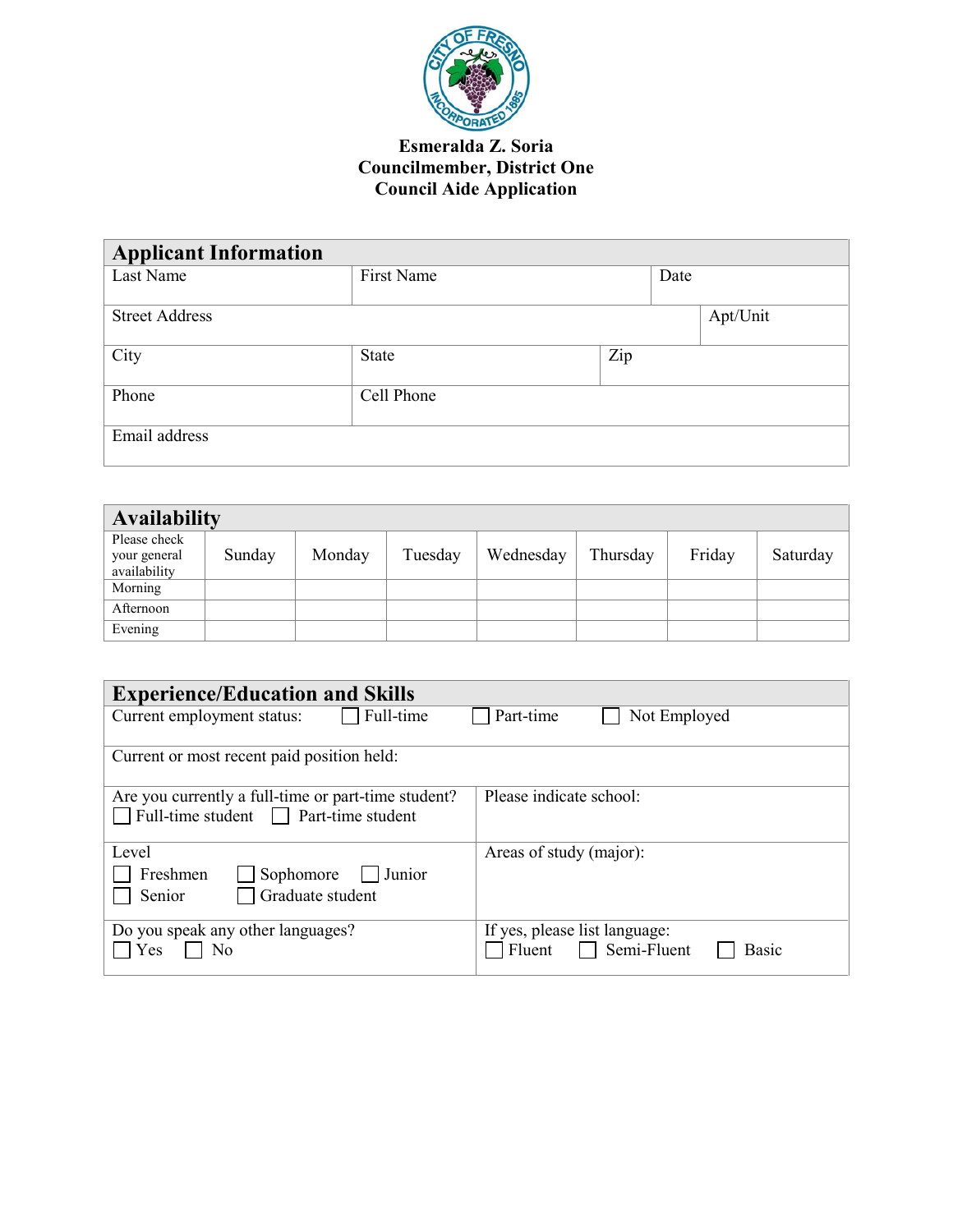

| <b>Areas of Proficiency</b>            |       |                               |                |
|----------------------------------------|-------|-------------------------------|----------------|
| Customer<br>Service                    | Word  | $\Box$ Powerpoint             | Publisher      |
| <b>Strong Writing</b><br><b>Skills</b> | Excel | Virtual<br>Meetings           | $\Box$ Outlook |
| Social Media                           | Canva | $\Box$ Other, please explain: |                |

| <b>Personal Information</b>                                            |  |  |  |  |
|------------------------------------------------------------------------|--|--|--|--|
| Why are you interested in serving as a Council Aide in our office?     |  |  |  |  |
|                                                                        |  |  |  |  |
|                                                                        |  |  |  |  |
|                                                                        |  |  |  |  |
| What specific experience would you like to gain through this position? |  |  |  |  |
|                                                                        |  |  |  |  |
|                                                                        |  |  |  |  |
|                                                                        |  |  |  |  |
| Describe your long-term career goals:                                  |  |  |  |  |
|                                                                        |  |  |  |  |
|                                                                        |  |  |  |  |
|                                                                        |  |  |  |  |
|                                                                        |  |  |  |  |

| <b>Professional References</b> |                                                            |  |  |  |
|--------------------------------|------------------------------------------------------------|--|--|--|
| Name                           | Relationship and contact info (e-mail and/or phone number) |  |  |  |
|                                |                                                            |  |  |  |
|                                |                                                            |  |  |  |
|                                |                                                            |  |  |  |
|                                |                                                            |  |  |  |
|                                |                                                            |  |  |  |
|                                |                                                            |  |  |  |